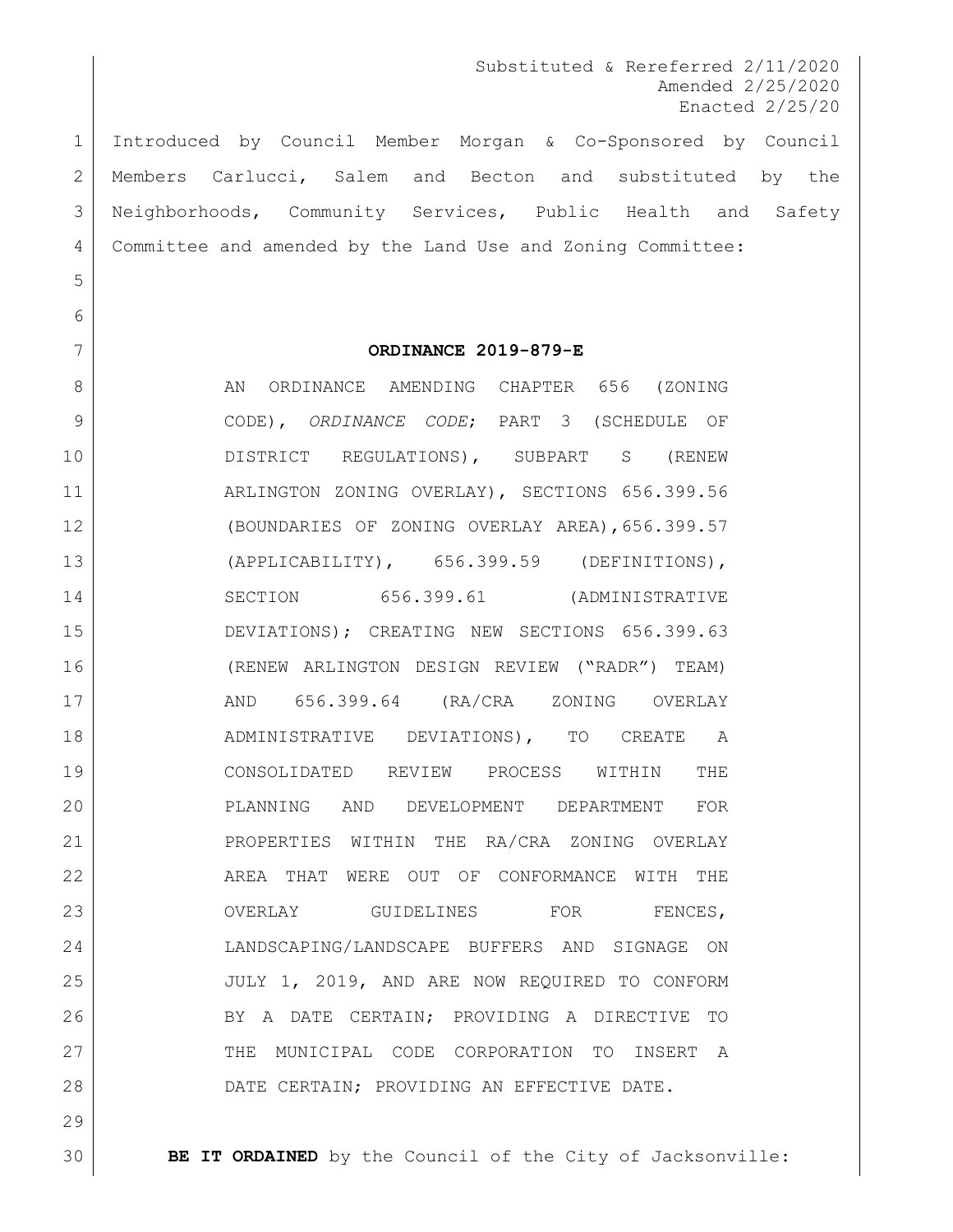**Section 1. Chapter 656 (Zoning Code), PART 3. (SCHEDULE OF DISTRICT REGULATIONS), SUBPART S. (RENEW ARLINGTON ZONING OVERLAY),** *Ordinance Code***, Amended.** Chapter 656 (ZONING CODE), PART 3. (SCHEDULE OF DISTRICT REGULATIONS), Subpart S (Renew Arlington Zoning Overlay), *Ordinance Code,* is hereby amended to read as follows:

**CHAPTER 656. ZONING CODE.**

**\* \* \***

**PART 3. SCHEDULE OF DISTRICT REGULATIONS**

**\* \* \***

**SUBPART S. RENEW ARLINGTON ZONING OVERLAY**

**\* \* \***

 **Sec. 656.399.56. – Boundaries of zoning overlay area Zoning Overlay Area.**

**\* \* \***

**Sec. 656.399.57. – Applicability.**

17 | A. Unless otherwise stated in this Subpart, when the regulations of this Zoning Overlay impose a different restriction 19 | upon the use of buildings or land, or upon the height of buildings, or require other conditions than are imposed or required by other ordinances, other than those ordinances approving Planned Unit Development (PUD) adopted prior to this Subpart, the provisions of this Subpart shall control. Additionally, the parking requirements of this Zoning Overlay shall supersede any conflicting parking requirements set forth in Part 6 of the Zoning Code. It is intended that this Subpart shall be applied to support the RA/CRA designation and characteristics of the Redevelopment/Zoning Overlay Area and to guide development and redevelopment to support the goals and objectives contained in the Comprehensive Plan and the RA/CRA Redevelopment Plan.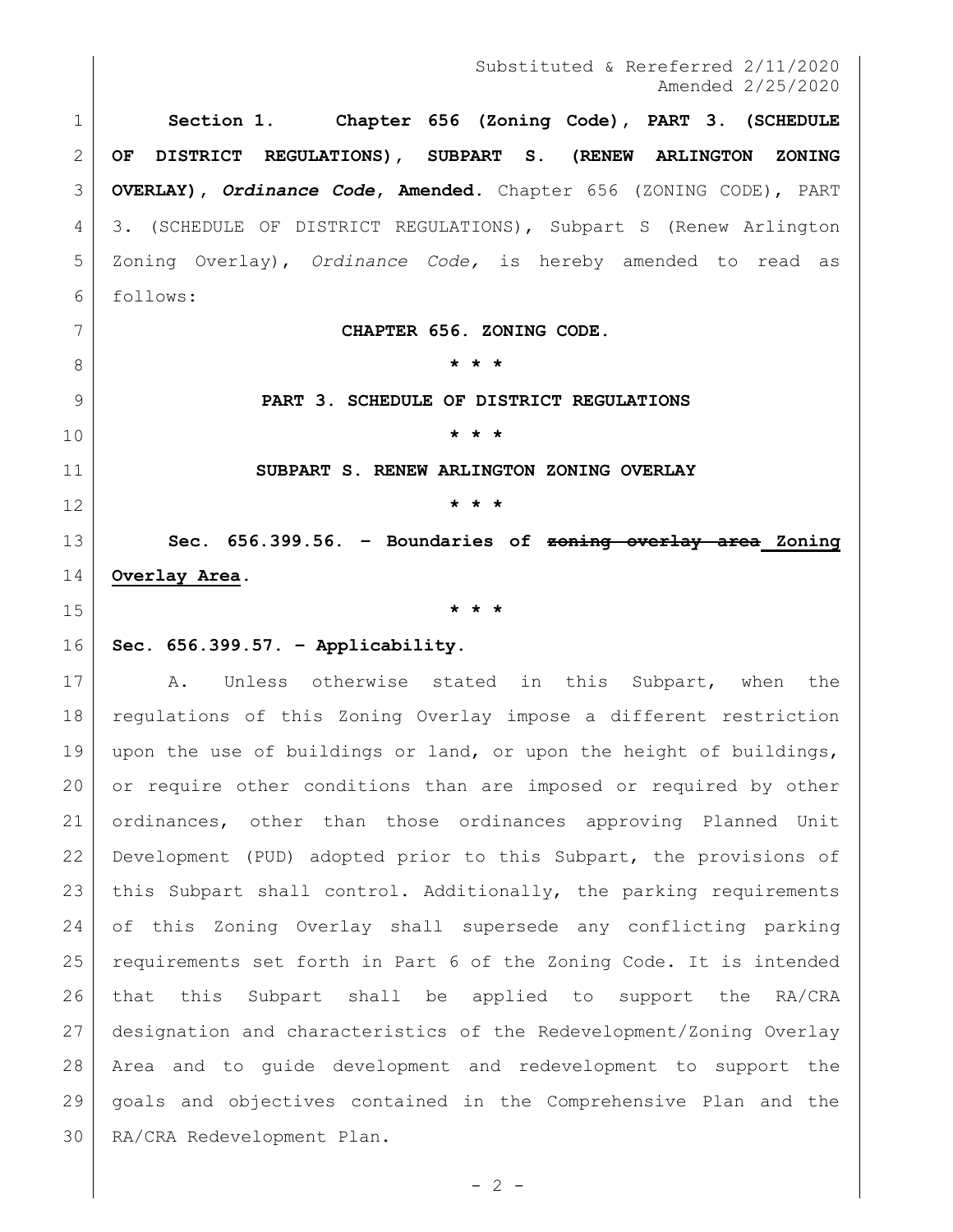1 **\* \* \***

2 F. Unless otherwise specified in this Subpart, non-conforming 3 High Intensity Uses, as described in subsection 656.399.60, that 4 are located within any Character Area shall bring their existing 5 non-conforming development characteristics such as, but not 6 necessarily limited to, site layout; building form and finish 7 | materials; building location; parking; lighting; walkways; and 8 screening for non-residential and multi-family uses into compliance 9 | upon either: reoccupation of the structure when such use ceases for 10 | more than six months; or upon a Major Renovation, as that term is 11 defined in this Subpart.

- 12 1. Reoccupation of the structure when such use ceases for 13 more than six months; or
- 14 2. A Major Renovation, as that term is defined in this 15 Subpart.

16 G. Unless otherwise specified in this Subpart, all non- conforming uses other than High Intensity Uses that are located in any Character Area, shall bring their existing non-conforming development characteristics such as, but not necessarily limited to, parking; lighting; walkways; and screening for non-residential and multi-family uses, into compliance upon either:

22 1. Reoccupation of the structure when such use ceases for 23 more than six months; or

24 2. A Major Renovation, as that term is defined in this 25 Subpart.

26 H. *Mandatory Compliance elements and deadline.* For purposes 27 of the Term for mandatory compliance with these regulations for 28 signage, screening and landscape buffers in all Character Areas, 29 | the Term shall begin on January 1, 2020 and end on December 31, 30 2024. Three elements of site improvements (Fencing,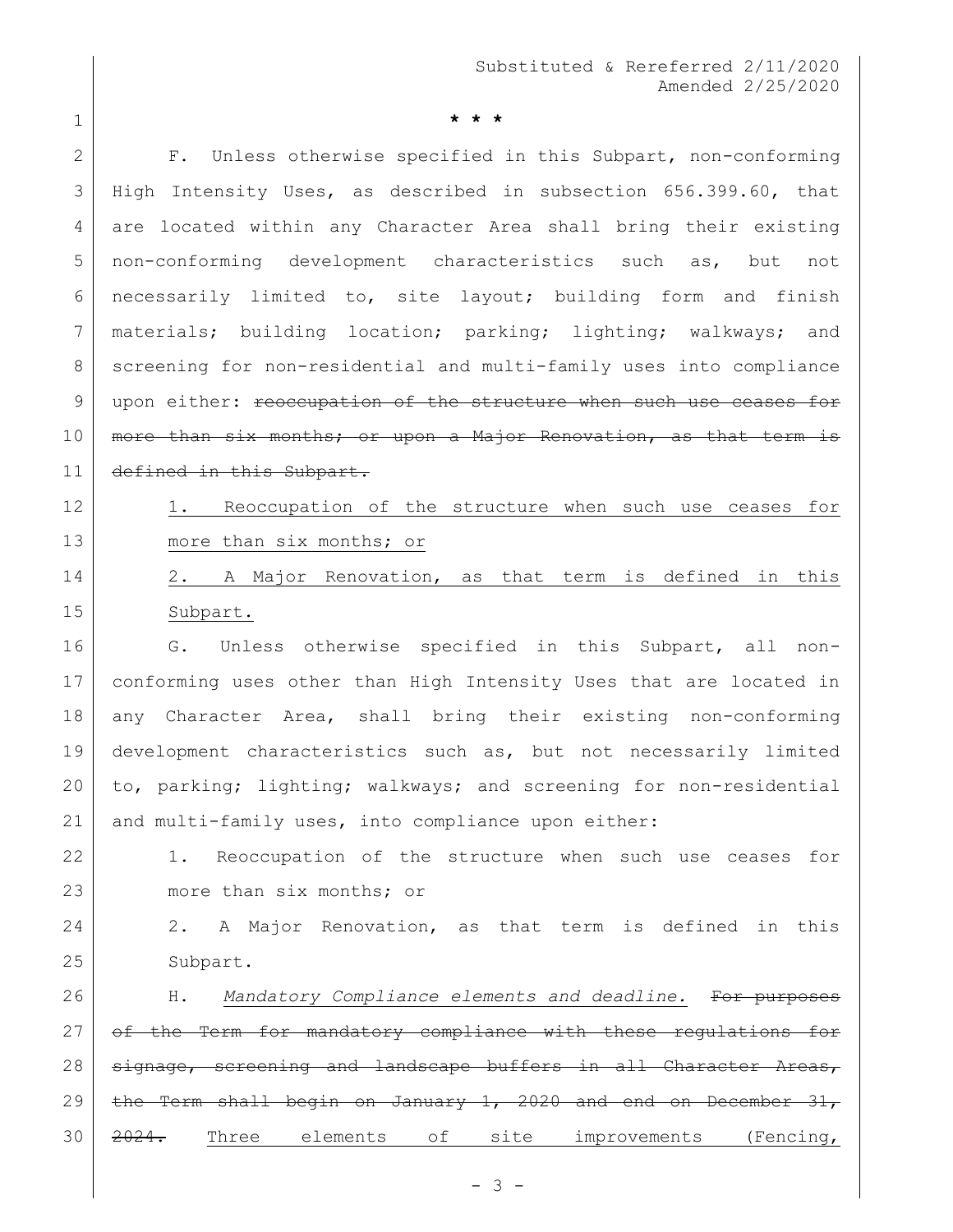Landscaping/Landscape Buffers, and Signage) make up the "Mandatory Compliance elements." These elements are required to conform to this Zoning Overlay by the later of December 31, 2024, or five years plus 90 days after a grant program to help mitigate the cost of compliance is approved by the RA/CRA Board. This Mandatory Compliance is required regardless of whether the thresholds listed in subsection F or G above have been met, and is required for all 8 Character Areas. **\* \* \* Sec. 656.399.59. – Definitions. The definitions contained in Part 16 of the Zoning Code shall apply unless otherwise defined in this Subpart.** 13 A. The definitions contained in Part 16 of the Zoning Code

14 shall apply unless otherwise defined in this Subpart.

 1. *Brewpub* means a microbrewery operating in conjunction with 16 a restaurant.

 2. *Building Scale* means the relationship between the mass of 18 a building and its surroundings, including the width of the 19 Street, open space, and mass of surrounding buildings.

 3. *Major Renovation* means a total cumulative expansion, 21 repair, or renovation of existing development, not including improvements made in order to comply with this Subpart, that is greater than or equal to 50 percent of the assessed value 24 of the lot improvements at the start of any three-year period, according to the Property Appraiser within any three-year 26 period, or the total square footage of a structure is expanded by 50 percent or greater, as well as any cumulative square footage expansions totaling 50 percent.

 *Mandatory Compliance deadline* means the later of December 31, 2024, or five years plus 90 days after a grant program to help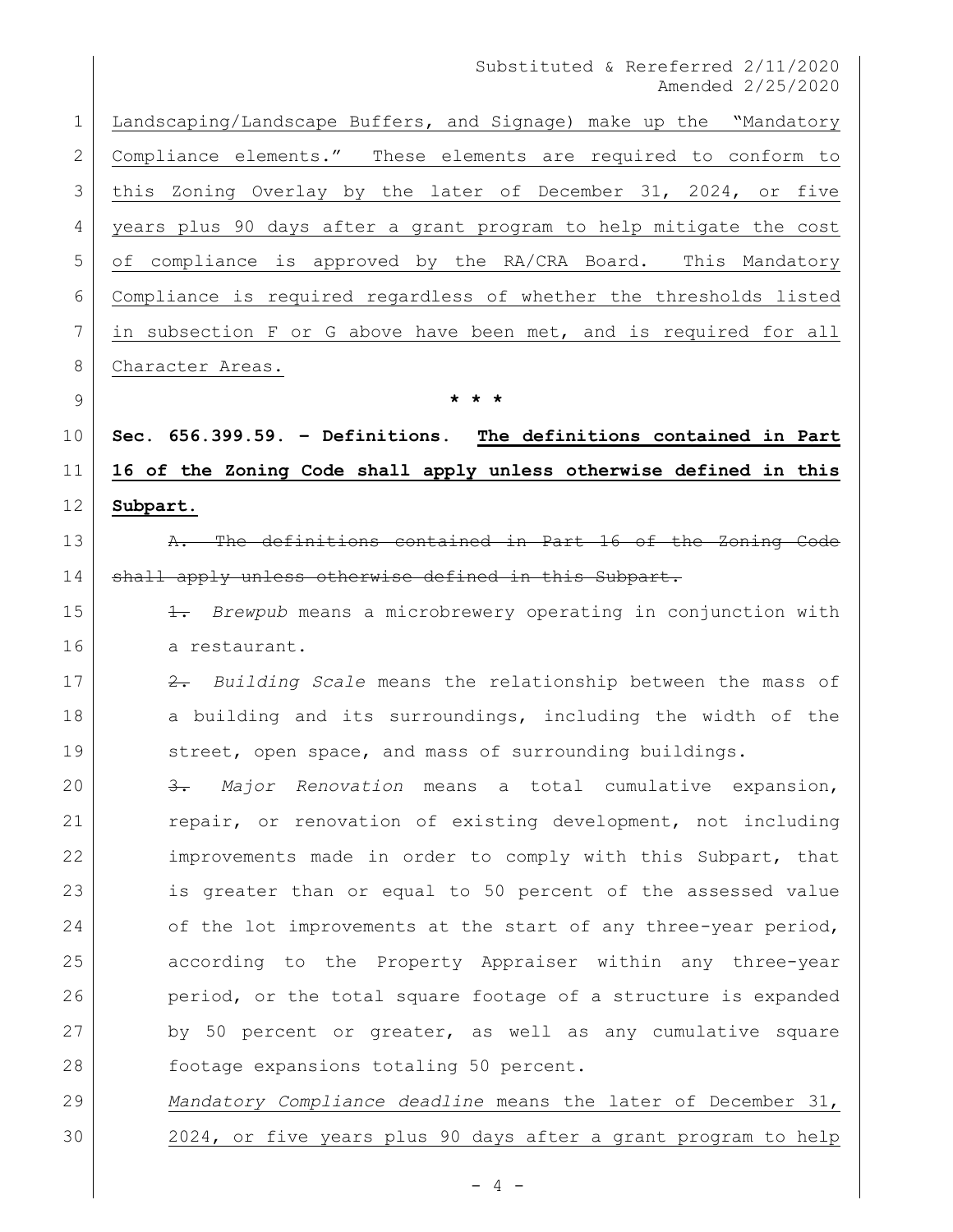1 mitigate the cost of compliance is approved by the RA/CRA 2 Board.

3 *Mandatory Compliance elements* means the three design standard 4 elements of Fences, Landscaping/Landscape Buffers and Signage, 5 as regulated in all Character areas, that property owners are 6 required to bring into compliance with the Zoning Overlay by 7 the Mandatory Compliance deadline.

8 4. *Mass* means the three-dimensional bulk of a structure 9 determined by the height, width, and depth.

10 5. *Microbrewery* means an establishment or facility in which 11 beer is produced for on-premises consumption (taproom) where 12 production does not exceed 10,000 barrels per year and where 13 off-site sales to a state licensed wholesaler do not exceed 75 14 percent of production. Microbreweries may sell their product 15 to the public via a wholesaler or retailer or directly to the 16 consumer through carry-outs or taproom.

17 6. *Pedestrian Scale* means the relationship between a person 18 and their surroundings, including the width of the street and 19 the height, mass, and design of surrounding buildings.

20 7. *Public Space* means public squares, greens, plazas and 21 neighborhood parks, pocket parks, riverwalks, and pedestrian 22 spaces.

 *RA/CRA Mandatory Compliance Grant* means a grant, 24 administered by the Office of Economic Development ("OED"), available to property owners with sites that were not in conformance as of July 1, 2019 with any of the three Mandatory Compliance elements. The grant is designed to aid those property owners in complying with the requirements of the Zoning Overlay. The Grant guidelines and application forms 30 are available on the OED website.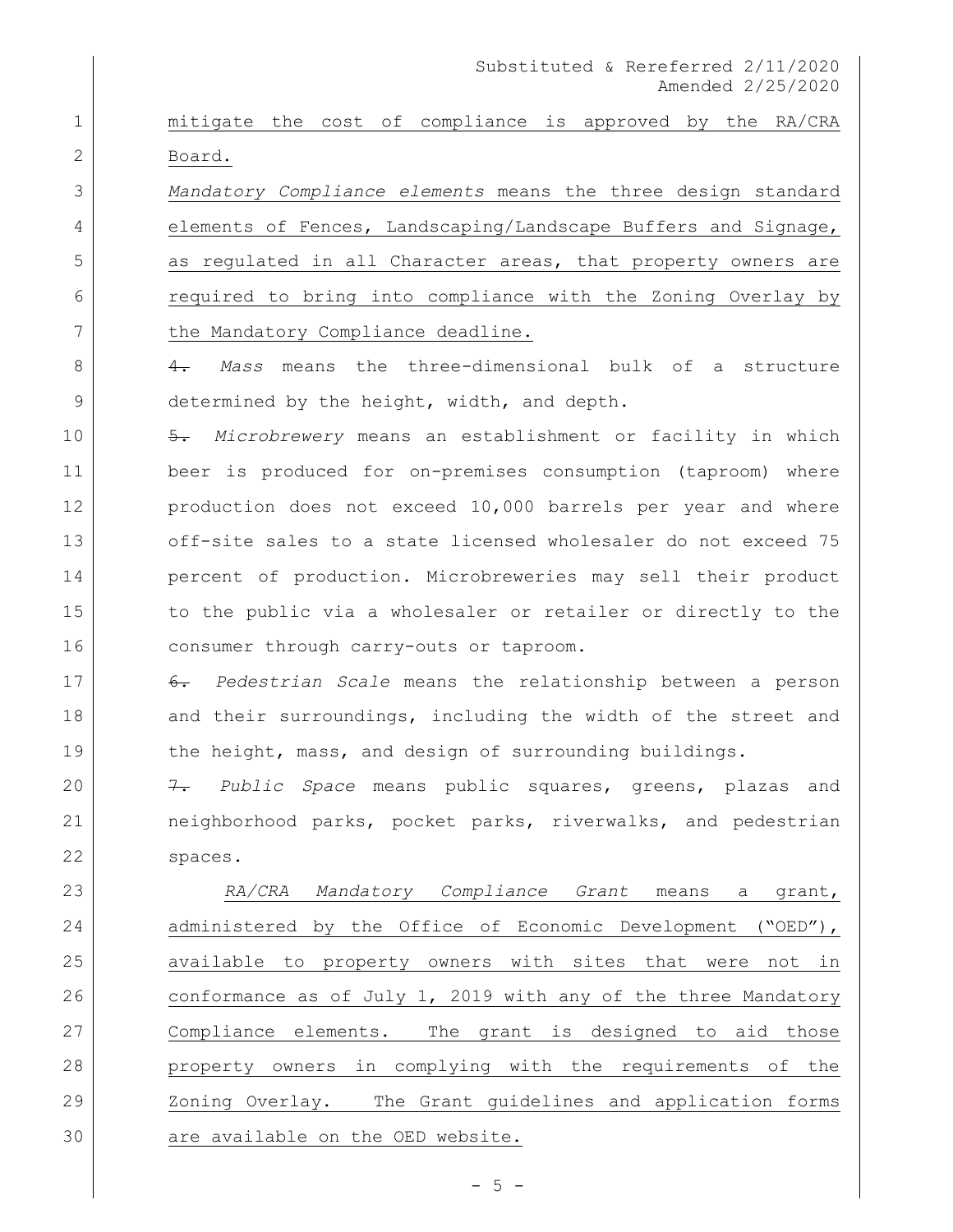| $\mathbf 1$  | RA/CRA Designer means a landscape architect, architect,           |  |  |  |  |
|--------------|-------------------------------------------------------------------|--|--|--|--|
| $\mathbf{2}$ | engineer, or other designer whose services OED will provide,      |  |  |  |  |
| 3            | at no cost to the property owner, to assist the property owner    |  |  |  |  |
| 4            | with design services to formulate a schematic site plan ("site    |  |  |  |  |
| 5            | plan") in order redesign the site to obtain conformance with      |  |  |  |  |
| 6            | the Zoning Overlay, to the extent practicable. The property       |  |  |  |  |
| 7            | owner may choose to utilize the RA/CRA Designer or may use        |  |  |  |  |
| 8            | their own appropriate design professional. However, in order      |  |  |  |  |
| 9            | to utilize the consolidated review process of the Renew           |  |  |  |  |
| 10           | Arlington Design Review team, the site plan must be reviewed      |  |  |  |  |
| 11           | and approved by the RA/CRA Designer prior to submittal to the     |  |  |  |  |
| 12           | RADR team.                                                        |  |  |  |  |
| 13           | Renew Arlington Design Review team ("RADR") means the             |  |  |  |  |
| 14           | Development Department staff charged with<br>Planning<br>and      |  |  |  |  |
| 15           | providing a consolidated review of site plans addressing the      |  |  |  |  |
| 16           | Mandatory Compliance elements for the permitting process          |  |  |  |  |
| 17           | pursuant to Sec. 656.399.63, and for recommendations regarding    |  |  |  |  |
| 18           | Administrative Deviations pursuant to Sec. 656.399.64.            |  |  |  |  |
| 19           |                                                                   |  |  |  |  |
| 20           | Sec. 656.399.61. - Administrative deviations Reserved.            |  |  |  |  |
| 21           | Administrative Deviations will be allowed for requests for relief |  |  |  |  |
| 22           | from the strict application of this Subpart under the following   |  |  |  |  |
| 23           | conditions:                                                       |  |  |  |  |
| 24           | No Administrative Deviation will be allowed for a                 |  |  |  |  |
| 25           | reduction in Lot Area for High Intensity Uses; and                |  |  |  |  |
| 26           | B. An Administrative Deviation may be given for parking           |  |  |  |  |
| 27           | reductions only if the requirements of the Landscape Code         |  |  |  |  |
| 28           | (Part 12 of the Zoning Code) are fully met.                       |  |  |  |  |
| 29           | * * *                                                             |  |  |  |  |
| 30           | Section 2.<br>Creating a new<br>Section 656.399.63<br>(RENEW      |  |  |  |  |
|              | - 6 -                                                             |  |  |  |  |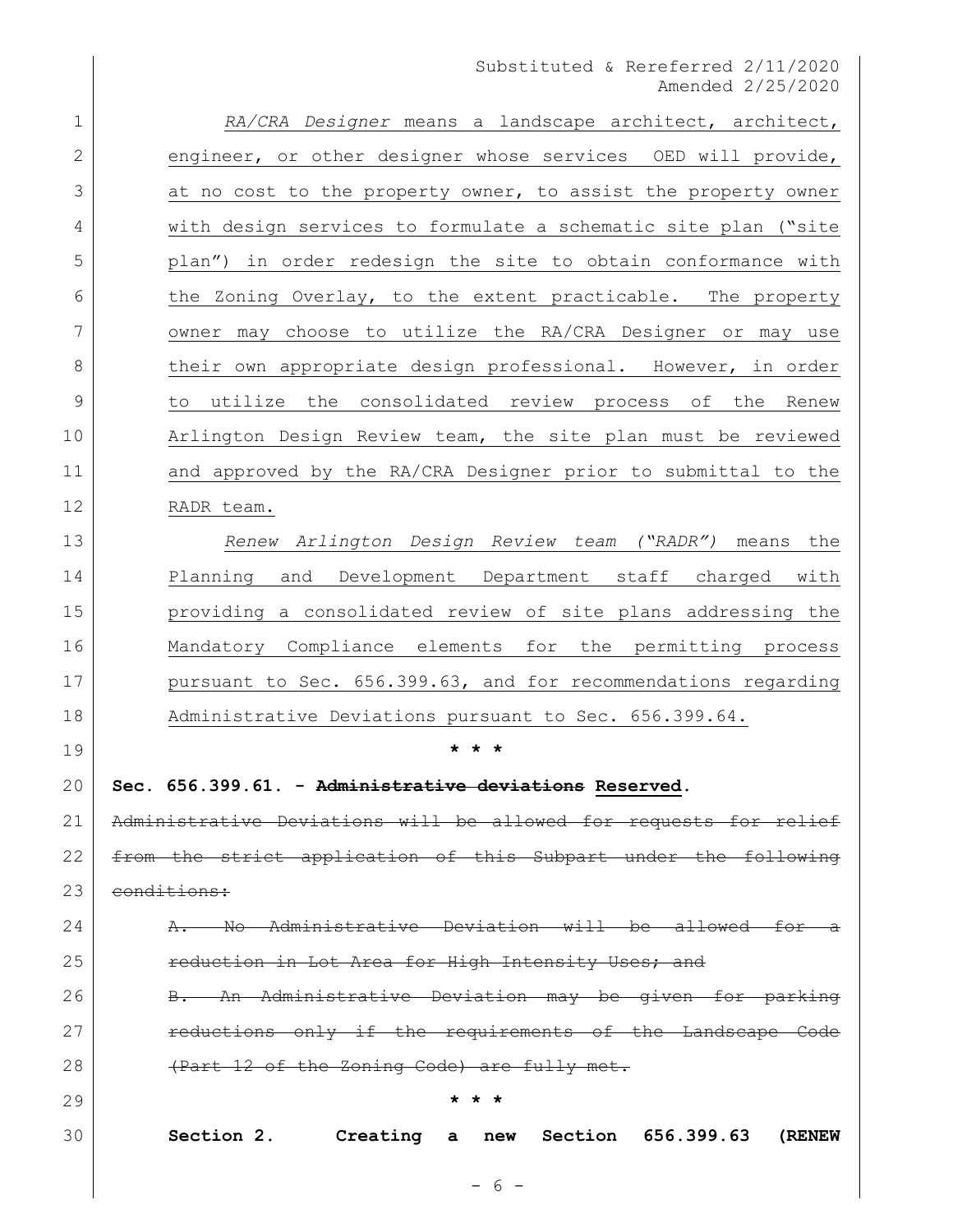**ARLINGTON DESIGN REVIEW ("RADR") TEAM and 656.399.64 (RA/CRA ZONING OVERLAY ADMINISTRATIVE DEVIATIONS),** *Ordinance Code***.** A new Section 656.399.63 (Renew Arlington Design Review ("RADR") Team, Chapter 656 (ZONING CODE), Part 3 (Schedule of District Regulations), Subpart S (Renew Arlington Zoning Overlay) *Ordinance Code* and 656.399.64 (RA/CRA Zoning Overlay Administrative Deviations), Chapter 656 (ZONING CODE), Part 3 (Schedule of District Regulations), Subpart S (Renew Arlington Zoning Overlay) *Ordinance Code*, is hereby created to read as follows:

**Sec. 656.399.63. – Renew Arlington Design Review ("RADR") Team.**

 A. *Purpose.* Because the sites within the Renew Arlington Zoning Overlay boundaries are generally smaller in size and present a unique challenge to meet the Mandatory Compliance element 14 requirements of the Zoning Overlay due to the history of road widening and in some instances a change of use in the area from 16 single family residential to office, retail and service establishments, a select group of Planning and Development Department staff professionals have been chosen to review proposed site designs for property owners faced with meeting 20 the standards of the Mandatory Compliance elements, without triggering the need for a complete civil plan ("10-set") review 22 by the Department.

23 Property owners with sites that were not in conformance as of July 1, 2019 with any of the three Mandatory Compliance elements may apply for a RA/CRA Mandatory Compliance Grant and may avail themselves of the RA/CRA Designer. The property owner may choose to utilize the RA/CRA Designer or may use 28 their own appropriate design professional. However, in order to utilize the RADR team process, the site plan must be 30 reviewed and approved by the RA/CRA Designer prior to submittal

- 7 -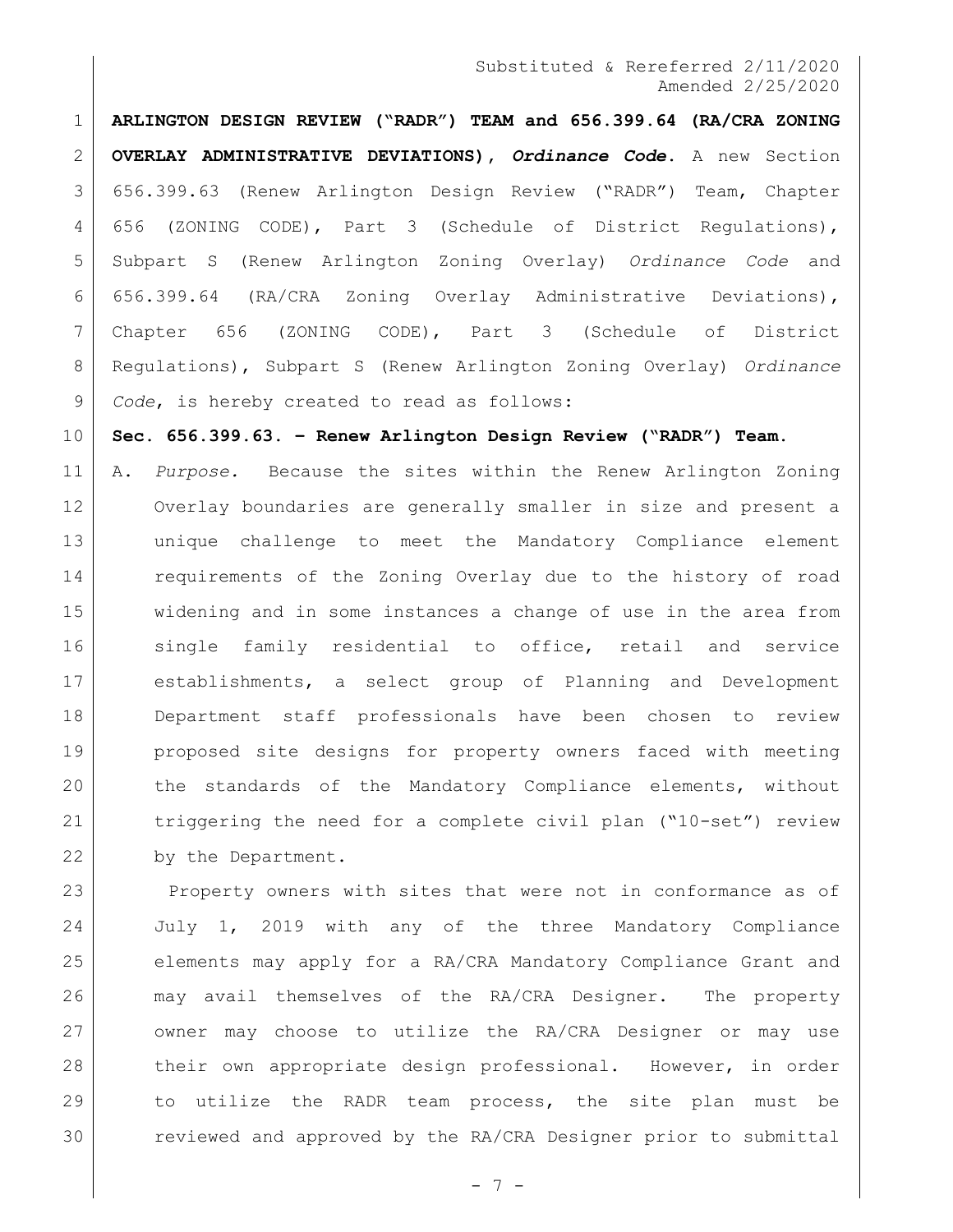1 to the RADR team. The RADR team will provide a consolidated 2 review of the site design regarding the Mandatory Compliance 3 elements within the context of the Zoning Overlay.

4 B. *Members*. The Director of Planning and Development shall 5 appoint the persons holding the following positions to the RADR 6 team:

- 7 | 1. City Landscape Architect;
- 8 2. Planning Services Manager;
- 9 3. Chief of Current Planning, or their designee;
- 10 4. Senior Traffic Technician; and

11 5. Others as appointed by the Director as deemed necessary.

12 C. *Duties and Authority.* The RADR team may only be used by 13 property owners that are faced with meeting the standards of 14 the Mandatory Compliance elements within the Mandatory 15 Compliance deadline. However, if requested, the RADR team, at 16 their discretion, may review and comment on other elements of 17 the Zoning Overlay standards as part of the review of the 18 | Mandatory Compliance elements of a parcel.

 1. Site Plan approval. Preliminary review of the schematic 20 site plan by the RADR team is the first step. At this point, the RADR team will determine whether the design: (a) will require an Administrative Deviation; (b) will require conventional civil plan ("10-set") review by the 24 Department due to the complexity of the design; or (c) may progress to construction drawings prepared by a professional for final review by the RADR team for a site development permit. The RADR team may approve site plans for permitting taking into consideration all requirements of the Zoning Overlay including the removal and/or relocation of impervious surfaces, a revision to traffic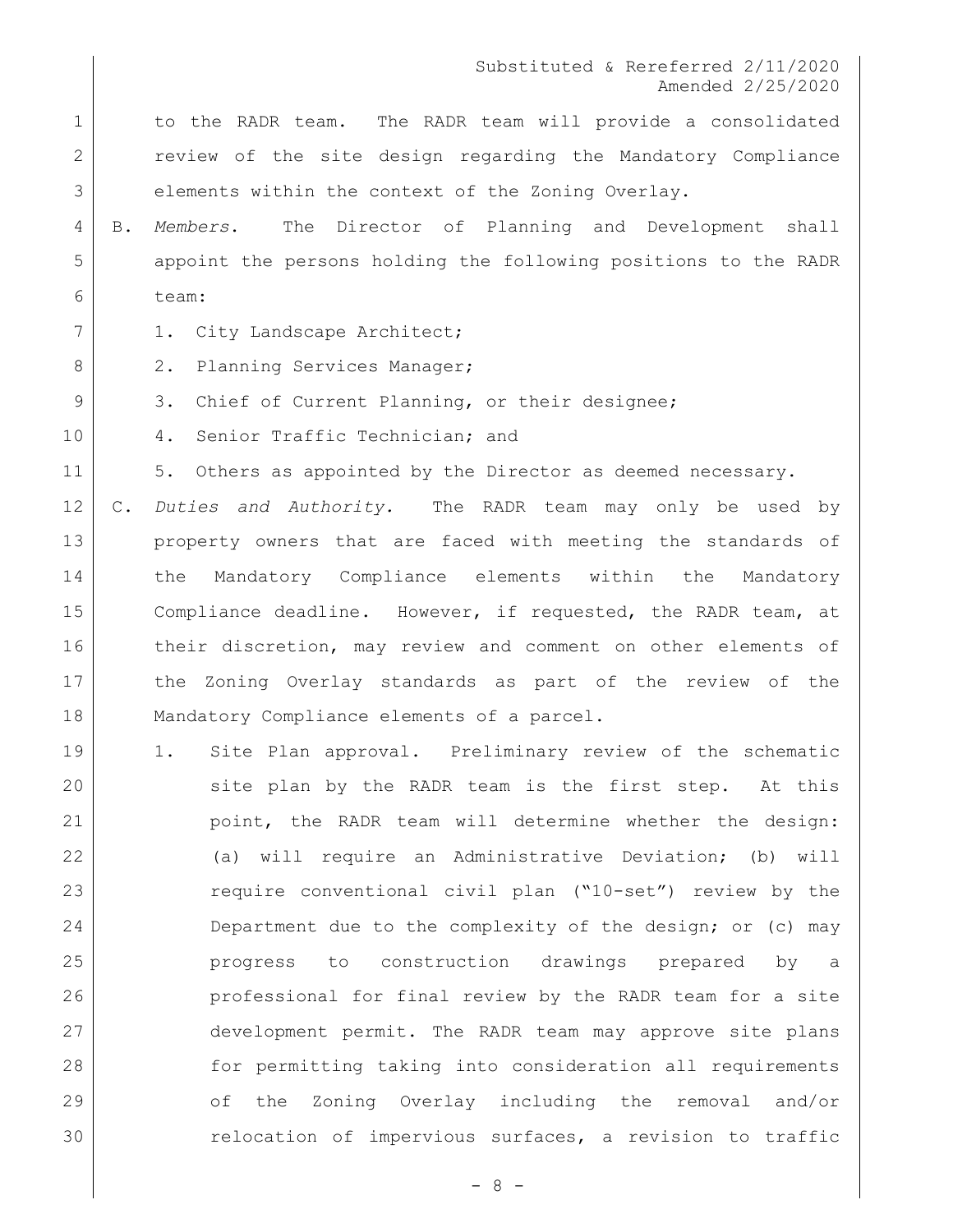1 circulation and number of parking spaces, while still 2 maintaining clear site triangles and general functionality 3 of the site.

- 4 2. Administrative Deviation staff report. If one or more 5 Administrative Deviations are required for final site plan 6 approval, the RADR team is responsible for providing a 7 Staff recommendation to the Zoning Administrator 8 considering each of the RA/CRA Zoning Overlay Deviation 9 Criteria as listed in Sec. 656.399.64 as related to the 10 | Mandatory Compliance element(s) at issue. If 11 Administrative Deviation(s) are required, those must be 12 sought prior to a final approval of the site plan. At 13 b their discretion, if the design requires an Administrative 14 Deviation for an element or elements in addition to the 15 Mandatory Compliance elements, the RADR team may include 16 16 that element or elements in their staff report to the 17 | Zoning Administrator.
- 18 3. Further review. If the design of the site is particularly 19 complex, it may become necessary for the submittal to 20 proceed through the conventional Development Services 21 Division process.
- 22 D. *Applicant Eligibility.* Only owners of properties which contain 23 the Mandatory Compliance elements of a Fence, Landscaping/ 24 Landscape Buffer, or a Sign existing as of July 1, 2019 that is 25 not in compliance with the Zoning Overlay, or which property 26 lacks a compliant Fence, Landscaping/Landscape Buffer, or Sign 27 on July 1, 2019, are entitled to utilize the RADR team. The 28 site plan presented to the RADR team must have been prepared by 29 or approved by the RA/CRA Designer prior to submittal to the 30 RADR team.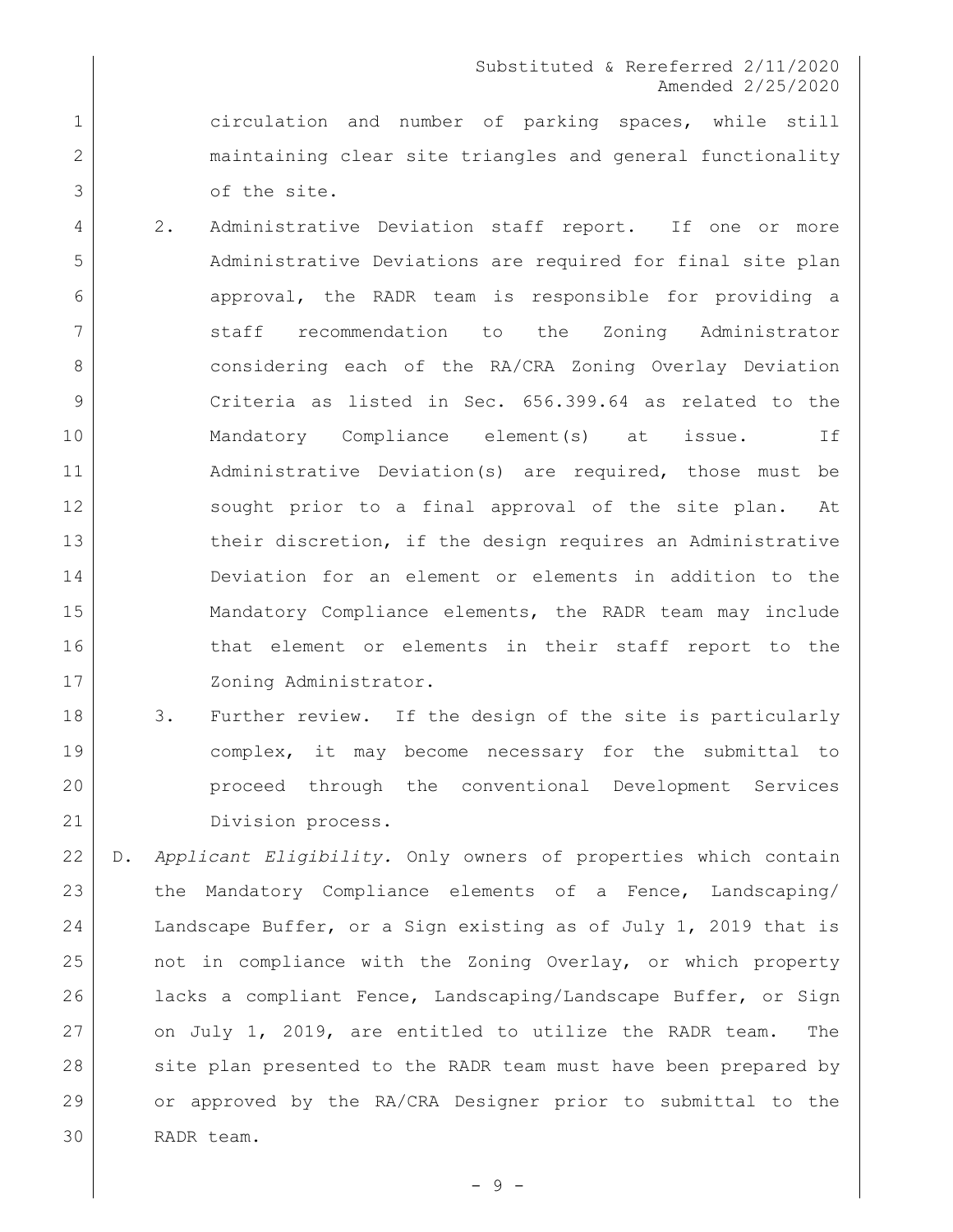- 1 E. *Development Procedure and Process for permit to bring the*  2 *Mandatory Compliance elements of Fencing, Landscaping/Landscape*  3 *Buffer and Signage into compliance*. All applicants shall 4 provide the following information to the RADR team:
- 5 1. A City Development Number ("CDN") may be required in order to 6 submit plans for preliminary review, but will be required for 7 Submittal of plans for final review. The City Development 8 Number Request Form, available in the Concurrency and Mobility 9 Management System Handbook, must indicate in the 10 "Development/Project Name" field that this project is within 11 the Renew Arlington Zoning Overlay. The Form should be 12 Submitted to the Development Services Division Concurrency and 13 | Mobility Management Systems Office.
- 14 2. A vicinity plan and digital photographs showing the project in 15 calation to the surrounding blocks and streets (include all 16 **properties within a minimum of 300 feet of project property** 17 boundary lines);
- 18 3. A boundary survey of existing property showing all buildings, 19 protected trees, and impervious areas on the subject site as 20 well as the buildings, driveways and other impervious surfaces 21 within 100 linear feet from all property lines, including the 22 right-of-way line.
- 23 4. If impervious areas are to be added, relocated, or rebuilt 24 which would likely effect current drainage patterns, the 25 applicant must also provide a topographical survey and site 26 design drawings prepared by an appropriate registered 27 professional which shall include, as a minimum, storm drainage 28 systems consistent with the City's Land Development Procedures 29 Manual, City of Jacksonville ordinances, and the St. Johns 30 River Water Management District requirements. The RADR team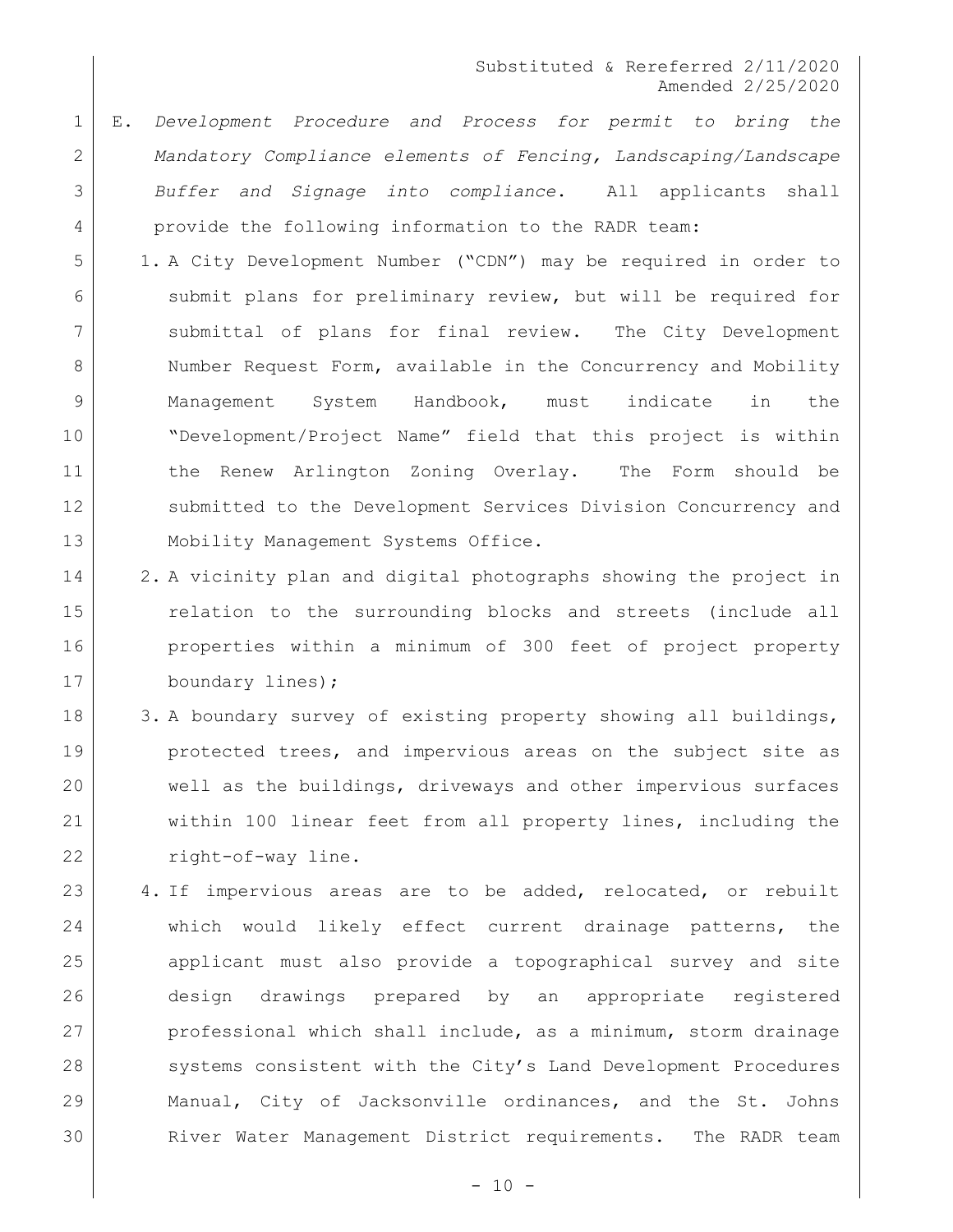- 1 has the discretion to request additional information relative 2 to the design.
- 5. The applicant shall provide a schematic site plan ("site plan") drawn to nominal scale such as 1"=10' or 1"=20' by a landscape architect, architect, engineer or other qualified person. The site plan must either be prepared by or reviewed 7 by the RA/CRA Designer prior to submittal to the RADR team.
- F. RADR preliminary review for Site Development permit.
- 9 1. The RADR team shall review site plans at least monthly, if any 10 have been submitted.
- 2. The RADR team shall determine if the site plan is in compliance with the Mandatory Compliance elements as they 13 apply to that particular site and the Zoning Overlay.
- 14 a. If the site plan is in compliance with the Zoning Overlay, the property is eligible for a Site Development **permit relative to those elements.** At this point, the property owner could proceed with construction documents prepared by a licensed professional for final review by the RADR team and issuance of the Site Development permit.
- b. If the site plan is not in compliance with the Zoning Overlay and an Administrative Deviation is required, the RADR team shall prepare and forward a staff report with a recommendation regarding the Administrative Deviation to 25 the Zoning Administrator regarding the Mandatory Compliance elements. At their option, the RADR team may 27 also include elements additional to the Mandatory Compliance elements in the report for consideration by 29 the Zoning Administrator.
- c. The staff report shall consider each of the RA/CRA Zoning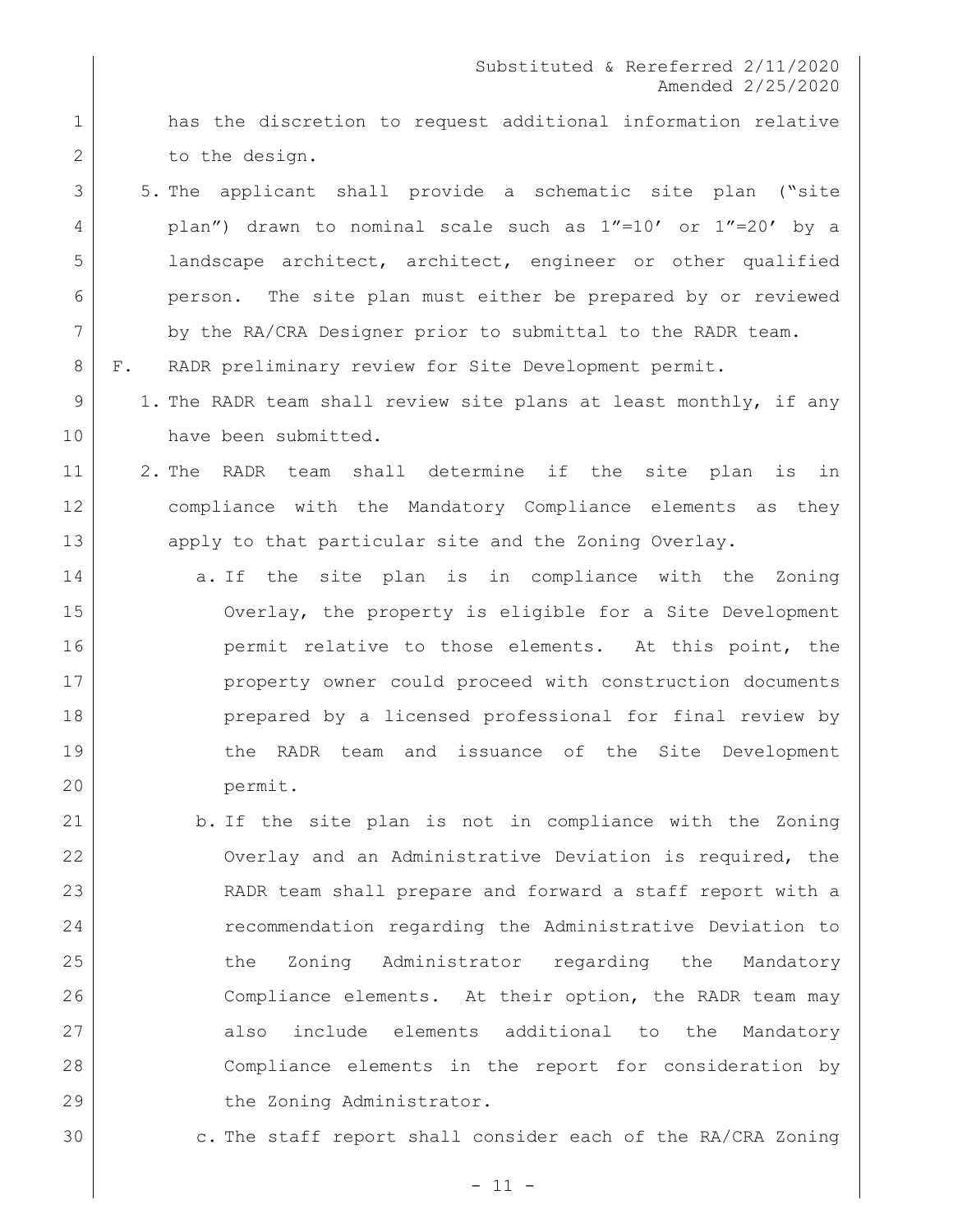Overlay Administrative Deviation Criteria for each 2 Deviation sought.

- 3 d. The Zoning Administrator shall follow the procedures for public input pursuant to Part 1 of the Zoning Code (Chapter 656, Ordinance Code).
- 3. RADR final review for Site Development permit. If the Administrative Deviation(s) is approved, at this point the 8 | property owner could proceed with construction documents prepared by a licensed professional for final review by the RADR team and issuance of the site Development permit. If the Administrative Deviation is denied, the property owner may 12 appeal pursuant to this Subpart, or significantly redesign the 13 site plan for resubmittal.

## **Section 656.399.64. – RA/CRA Zoning Overlay Administrative Deviations.**

- A. *Administrative Deviation requests heard by Zoning Administrator*. Pursuant to Sec. 656.101, *Ordinance Code*, an Administrative 18 Deviation may be granted by the Zoning Administrator, after due notice and hearing, for a relaxation of certain Zoning Code requirements. Notwithstanding items for which deviations may be allowed in other areas of Jacksonville, within the Renew Arlington Zoning Overlay, the Zoning Administrator may allow deviations for the following:
- 1. Reduce minimum lot area, unless the property is a High Intensity Use as described in this Zoning Overlay;
- 26 2. Reduce required yards;
- 3. Reduce the minimum number of required off-street parking 28 spaces, so long as the landscaping requirements of this Zoning 29 Overlay are fully met;
- 30 4. Reduce the minimum landscaping requirements;

 $- 12 -$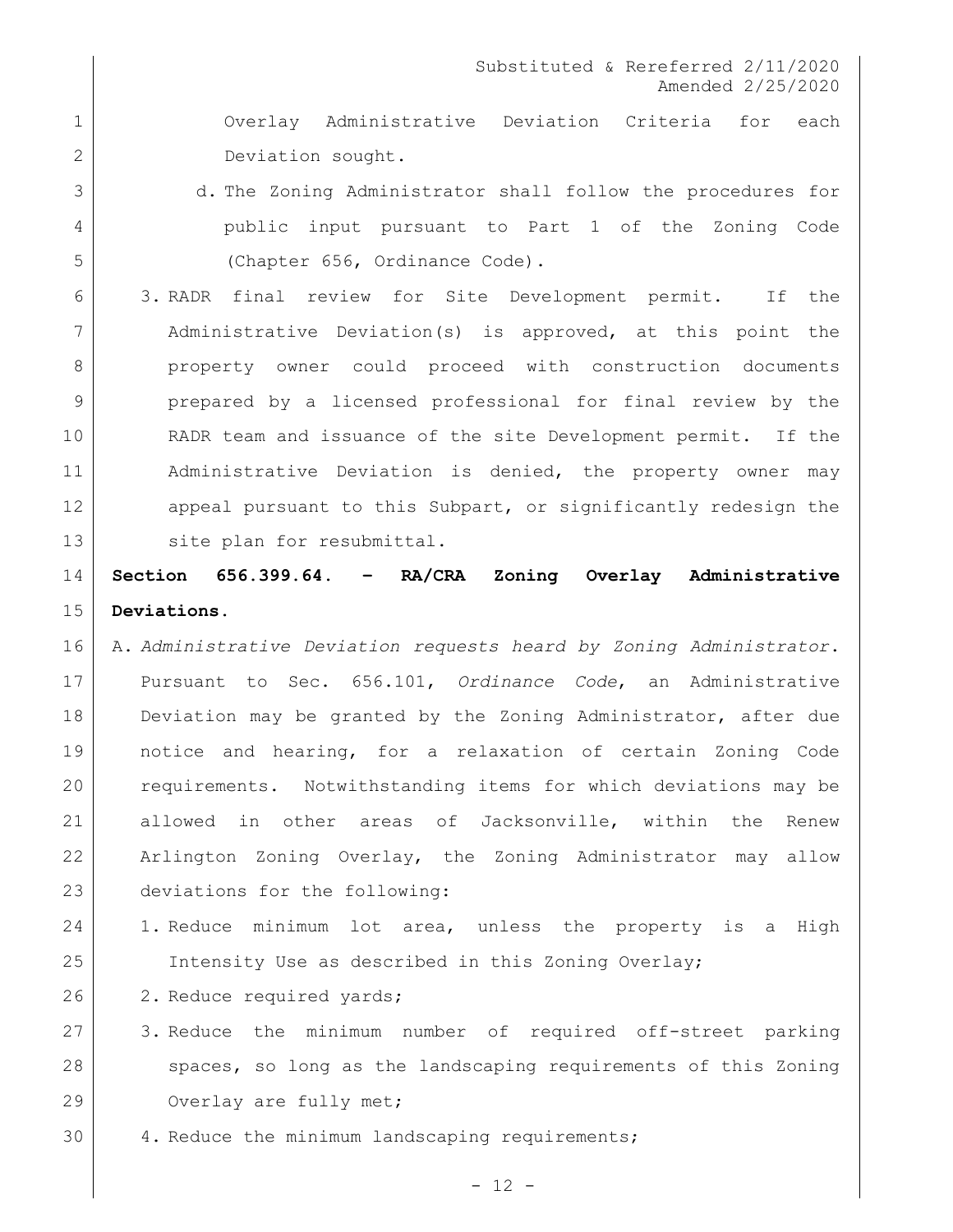- 1 5. Increase the maximum lot coverage;
- 2 6. Adjust required driveway aisle widths, parking stall 3 dimensions, and allow tandem parking;
- 4 7. Consider on-street parking to meet parking requirements;
- 5 8. Increase the allowable maximum height of structures, including 6 fences, but not signs;
- 7 9. Increase the maximum number of off-street parking spaces so 8 | long as the landscaping is not also reduced, and either a 9 professional study indicating that more spaces are warranted 10 is performed and approved by the Department, or the request is 11 consistent with the current edition of the ITE parking 12 Generation Manual; and

# 13 | 10. Decrease lot width so long as at least 80 percent of the 14 existing context development pattern is similar.

15 B. *Review.* In order to approve a Deviation, the Zoning 16 Administrator must find in the affirmative for each of the RA/CRA 17 | Zoning Overlay Deviation Criteria below and report on the balance 18 between the interest of the public, the property owner, and the 19 community.

- 20 C. *RA/CRA Zoning Overlay Deviation Criteria.*
- 21 | 1. There are extraordinary or special conditions 22 affecting the land involved such that strict 23 application of the provisions of this Zoning Overlay 24 will have a material negative impact on the viability 25 of the business, or unreasonably restrict the 26 utilization of the property, both existing as of July 27 1, 2019;
- 28 2. There are unique site characteristics such as parcel 29 Shape, location, existing utility easements, etc. 30 that prevent development consistent with the Zoning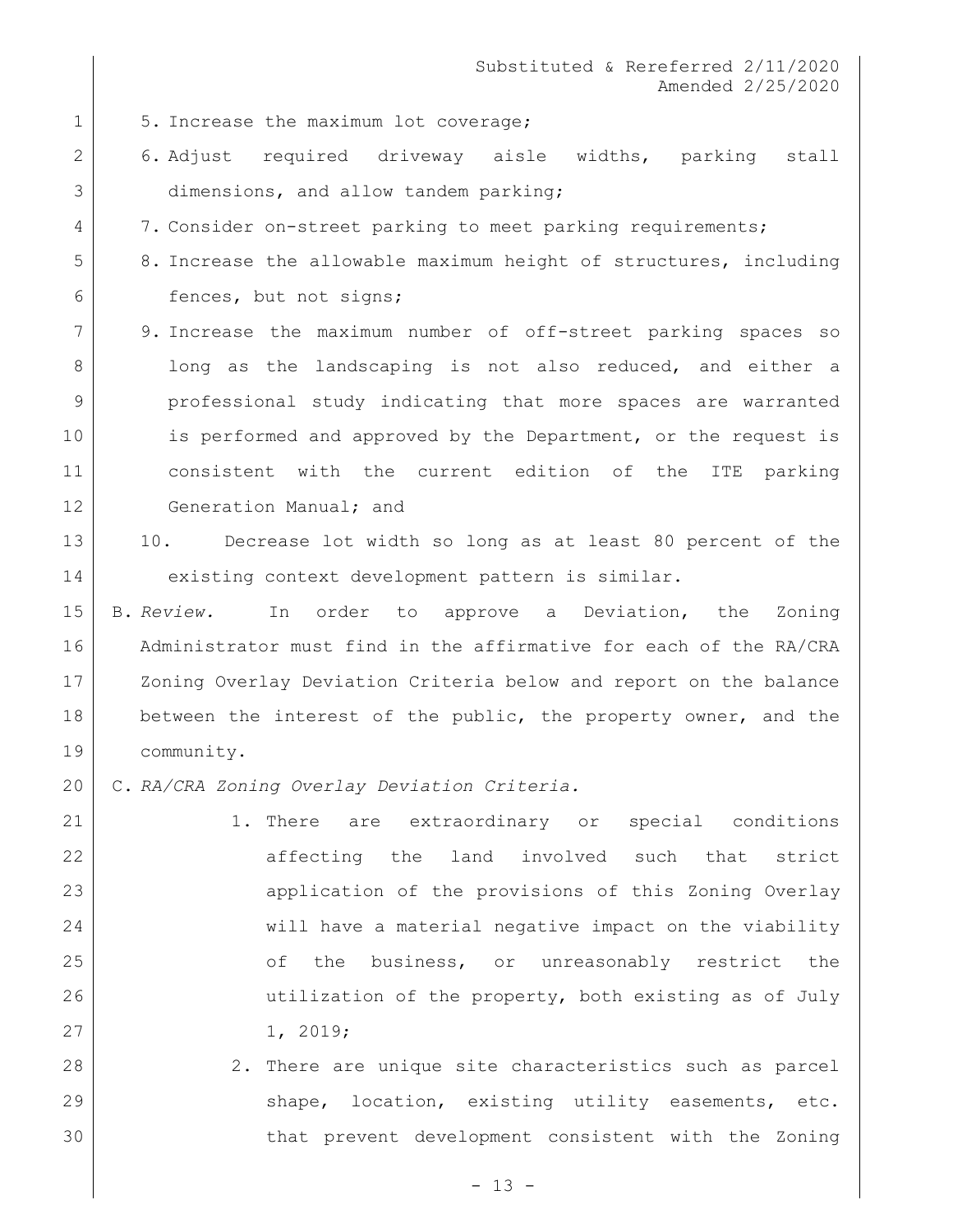1 Overlay Regulations;

- 2 3. Granting the deviation would not substantially 3 conflict with the intent of this Zoning Overlay;
- 4 4. The proposed deviation will not diminish property 5 values in the area surrounding the site and will not 6 interfere with or injure the rights of adjacent 7 properties, but would accomplish an additional public 8 benefit;
- 9 5. The unique circumstances on the property, existing as 10 of July 1, 2019, were not created by the owner of the 11 **property, and the need for the deviation is not based** 12 | Con a change of use or intensification of use.
- 13 6. The requested relief is the minimum adjustment 14 necessary.
- 15 7. Granting the deviation will not be detrimental to the 16 can bublic health, safety, or welfare, or injurious to 17 cher property in the area, or to the City in 18 administering this Overlay.

 D. *Appeals of Zoning Administrator's Decision on Administrative Deviation.* Appeals from the decision of the Zoning Administrator on a property within the RA/CRA Zoning Overlay Area shall not be 22 to the Planning Commission, but rather to the City Council.

- 23 1. *Standing.* The Applicant or any other adversely affected 24 person may appeal a final written decision of the Zoning 25 Administrator.
- 26 2. *Notice.* Notice of Appeal shall be provided to the Legislative 27 Services Division within 14 days of the effective date of the 28 written decision, and shall be accompanied by a filing fee as 29 found in [www.coj.net/fees,](http://www.coj.net/fees) together with a notification fee 30 for each required notification. The Notice of Appeal shall be

 $- 14 -$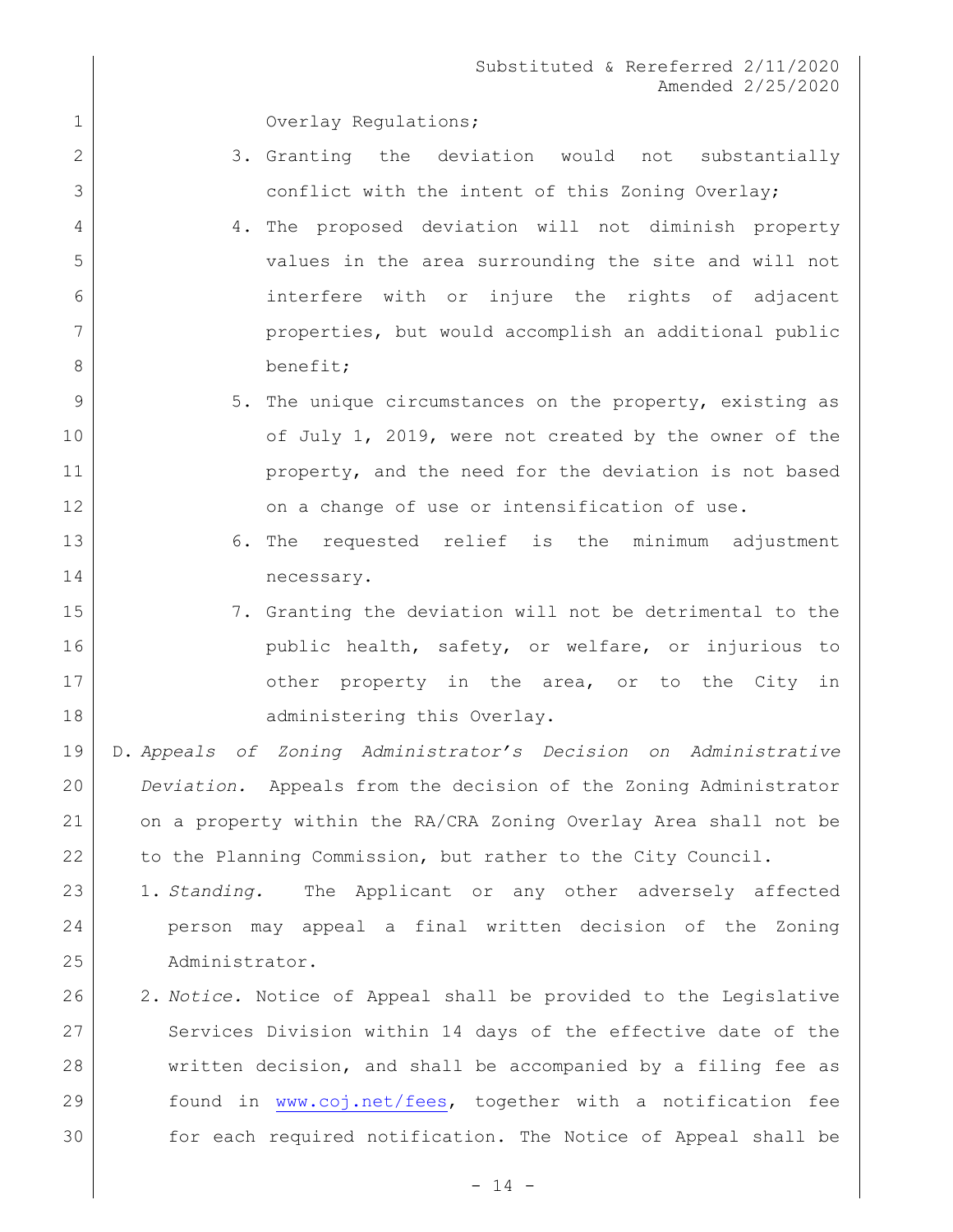1 in a form created by the Planning and Development staff in 2 consultation with the Office of General Counsel.

- 3 3. *Standard of Review*. The Council's review of the appeal shall 4 be a *de novo* review, without giving deference or weight to 5 the decision of Zoning Administrator. The Council shall have 6 the benefit of the record below and may include the same in 7 its review as well as applicable law and additional testimony 8 and evidence. The record shall include all evidence and 9 testimony presented to the Zoning Administrator. The Council 10 may affirm, reverse or modify each written decision or it may 11 remand the matter back to the Zoning Administrator with 12 Specific instructions for further action, by adopting a 13 written order.
- 14 4. *Procedural Matters*. The Council shall have the authority to:
- 15 a. Accept briefs and other papers to be filed on behalf of 16 any party, provided all papers are submitted at or prior 17 to the Land Use and Zoning public hearing;
- 18 b. Hear oral argument on behalf of any party;
- 19 c. Adjourn, continue, or grant extensions of time for 20 | compliance with these rules, whether or not requested by 21 a party, provided no requirement of law is violated;
- 22 d. Dispose of procedural requests or similar matters 23 including motions to amend and motions to consolidate;
- 24 e. Keep a record of all persons requesting notice of the 25 decision in each case;
- 26 f. Grant withdrawal requests by the appellant; and
- 27 g. Enter into settlement agreements regarding the matter 28 appealed, so long as there is no financial impact to the 29 City.
- 30 h. Individually view the property which is the subject of

 $- 15 -$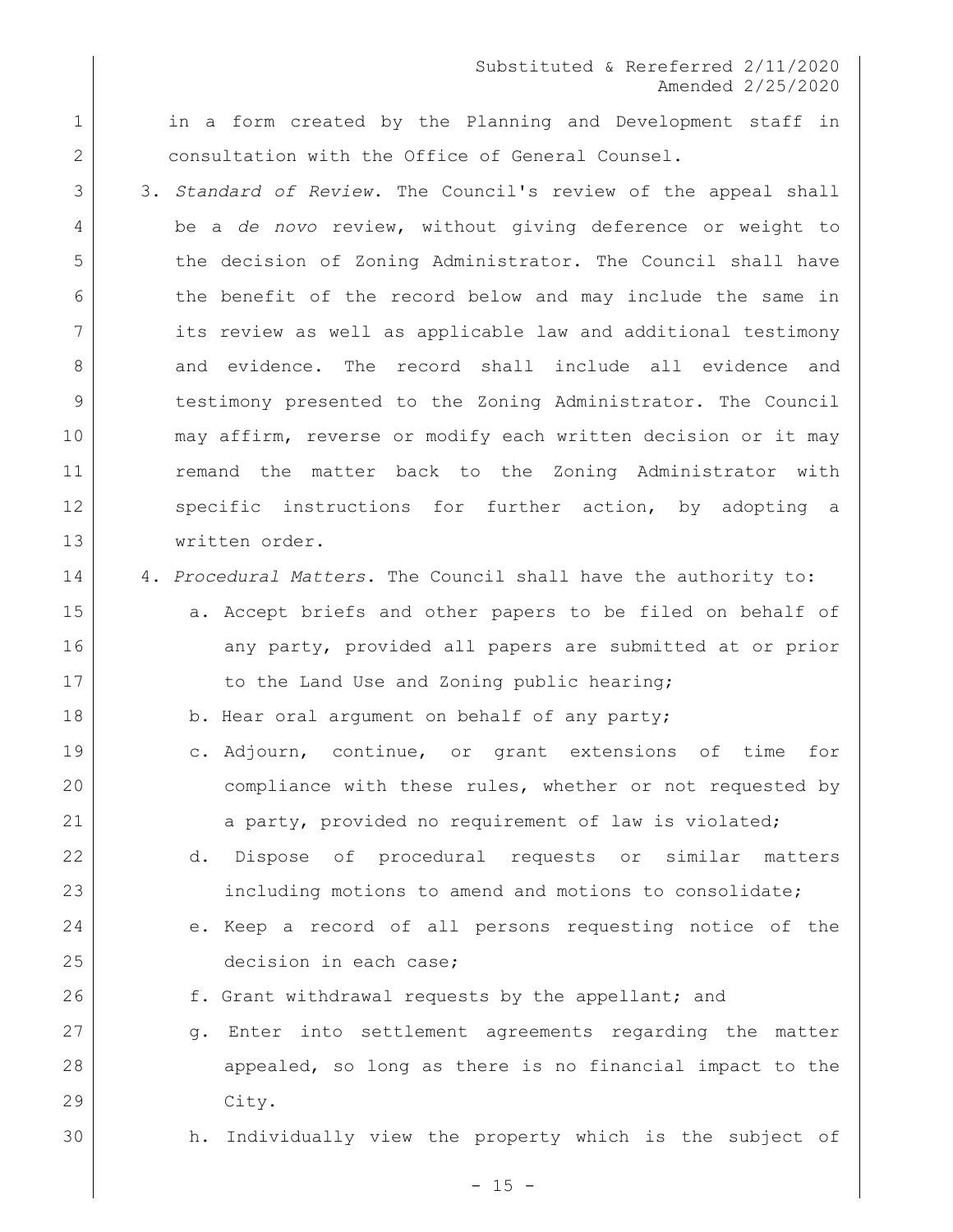1 1 the appeal.

2 | i. Adopt appellate procedures similar to the procedures outlined in sections 656.141 and 656.142, Ordinance Code 5. *Decision.* The Council may affirm or reverse each written decision, or it may remand the matter back to the Zoning Administrator with specific instructions for further action. The Council's decision shall be reduced to writing and shall become 8 effective upon filing the decision with Legislative Services.

 E. *Appeal of City Council decision to the Courts.* The decision of 10 | the City Council constitutes the final agency action of the City 11 of Jacksonville relative to the request. These decisions may be challenged by any person with standing as authorized by state law.

 F. *Return of fees and notice cost*. If the Administrative Deviation 15 is approved upon appeal to either the City Council or Court, the property owner is entitled to the return of the City filing fee and notice costs for the appeal from the agency or division 18 collecting the fees.

 **Section 3. Directive to the Municipal Code Corporation.**  The Municipal Code Corporation ("Municode") is directed to insert a date certain, which shall be supplied by the Office of General Counsel, for the term "the later of December 31, 2024, or five years plus 90 days after a grant program to help mitigate the cost of compliance is approved by the RA/CRA Board" in the several 25 | locations it appears in this Code revision.

 **Section 4. Effective Date**. This ordinance shall become effective upon signature by the Mayor or upon becoming effective 28 | without the Mayor's signature.